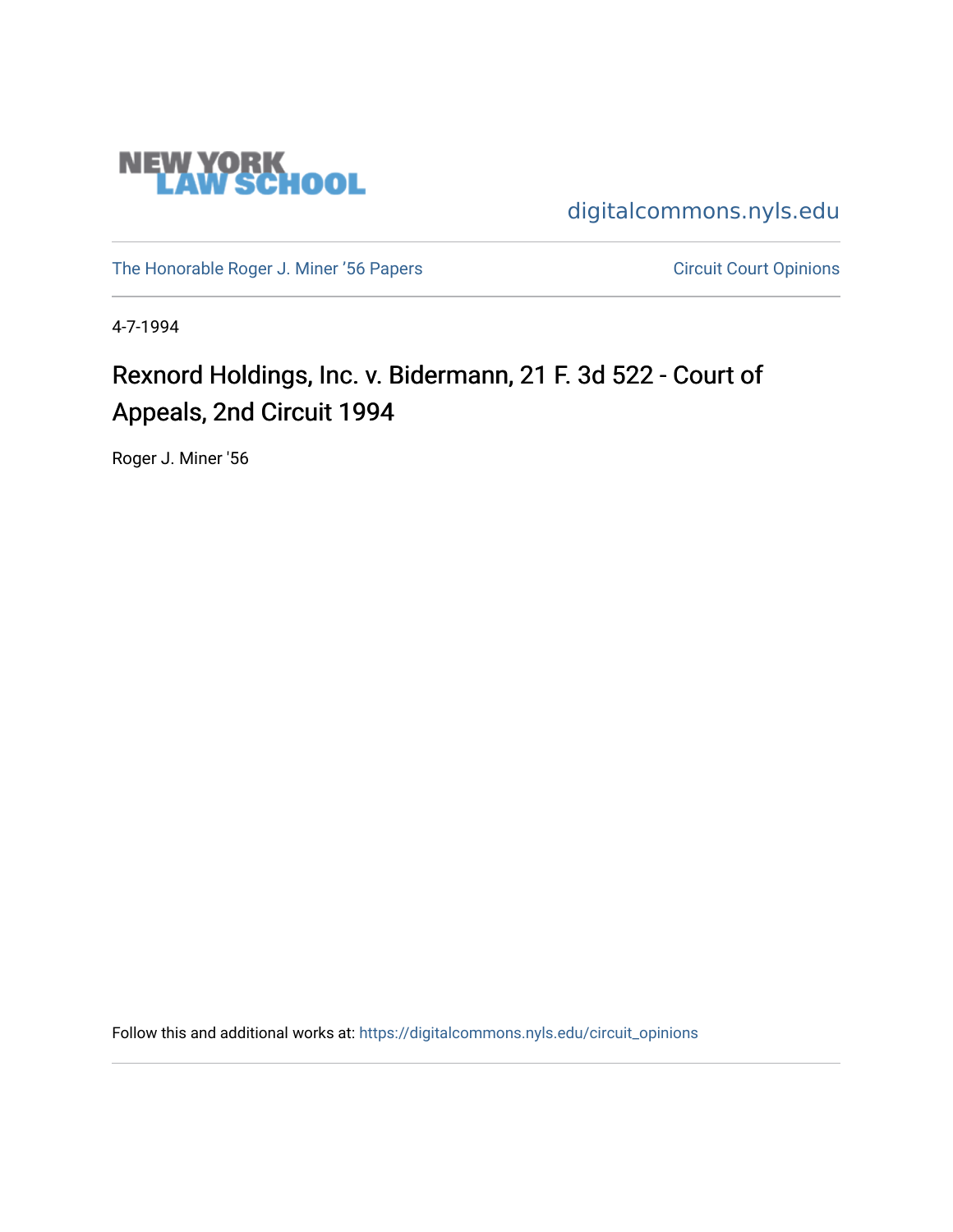#### **21 F.3d 522 (1994)**

## **REXNORD HOLDINGS, INC., Plaintiff-Appellee,**

**v.**

### **Maurice BIDERMANN, Defendant-Appellant.**

No. 819, Docket 93-7762.

#### **United States Court of Appeals, Second Circuit.**

<span id="page-1-2"></span>Argued January 11, 1994. Decided April 7, 1994.

<span id="page-1-0"></span>[\\*523](#page-1-0) Robinson B. Lacy (Samuel W. Seymour, Julie B. Crockett, Sullivan & Cromwell, New York City, of counsel), for defendant-appellant. [523](#page-1-0)

Russell E. Brooks (John M. Conlon, Milbank, Tweed, Hadley & McCloy, New York City, of counsel), for plaintiff-appellee.

Before: MINER and MAHONEY, Circuit Judges, and RESTANI, Judge.<sup>[7]</sup>

MINER, Circuit Judge:

Defendant-appellant Maurice Bidermann appeals from a money judgment entered in the United States District Court for the Southern District of New York (Patterson, J.) in favor of plaintiff-appellee Rexnord Holdings, Inc. ("RHI") in the amount of \$12,989,312.64, the district court having found that Bidermann was in breach of his obligations under a Settlement Agreement and a Stock Purchase Agreement ("Agreements") dated November 25, 1991. The Agreements represented the resolution of a contract action brought by RHI against Bidermann. The breach occurred when Bidermann defaulted on a scheduled payment due under the provisions of the Agreements. On appeal, Bidermann contends that the district court erred in directing judgment for RHI because there were genuine issues of material fact concerning RHI's breach of the Agreements and its lack of good faith. Bidermann also argues that the judgment should be vacated because it was entered after the filing of his Chapter 11 bankruptcy petition, in violation of the automatic stay provided by 11 U.S.C. § 362. For the reasons that follow, we affirm.

## **BACKGROUND**

[524](#page-1-1)

<span id="page-1-1"></span>On August 1, 1991, RHI commenced an action against Bidermann in the United States District Court for the Southern District [\\*524](#page-1-1) of New York for breach of contract for Bidermann's failure to purchase securities of Bidermann Industries U.S.A., Inc. from RHI. RHI originally had purchased the securities from Bidermann Industries subject to an option agreement providing that Bidermann would buy back the securities upon the exercise of the option by RHI. When RHI later sought to exercise the buy-back option, Bidermann refused to purchase the securities.

<span id="page-1-3"></span>The parties resolved their dispute by executing the Agreements. The Agreements required Bidermann to pay RHI \$22,571,748 in five installments: four payments in the amount of \$5,000,000 each to be made on November 11, 1991, June 30, 1992, December 31, 1992 and June 30, 1993, and one final payment of \$2,571,748 to be made on December 30, 1993. The terms of the Agreements allowed Bidermann a grace period until the following payment date before his failure to pay an installment would be an event of default under the Agreements.<sup>[\[1\]](#page-5-1)</sup> On November 26, 1991, the parties stipulated to an order of dismissal of RHI's complaint. The Stipulation and Order of Dismissal provided that the district court would retain jurisdiction for the purpose of enforcing the Agreements. The Agreements provide that the district court "retains jurisdiction over the parties for the purpose of enforcing the [Agreements]. Any proceeding with respect to or arising out of [the Agreements] by or between the parties hereto shall be brought before the [district] court upon notice by personal service upon the attorneys for the parties."

It is undisputed that Bidermann failed to remit the scheduled December 31, 1992 payment, but that this failure was not deemed a default until June 30, 1993. Under the terms of the Agreements, RHI could accelerate the amounts due or "reduce its claim to judgment by any available judicial procedure" in the event of a default. The Agreements also provided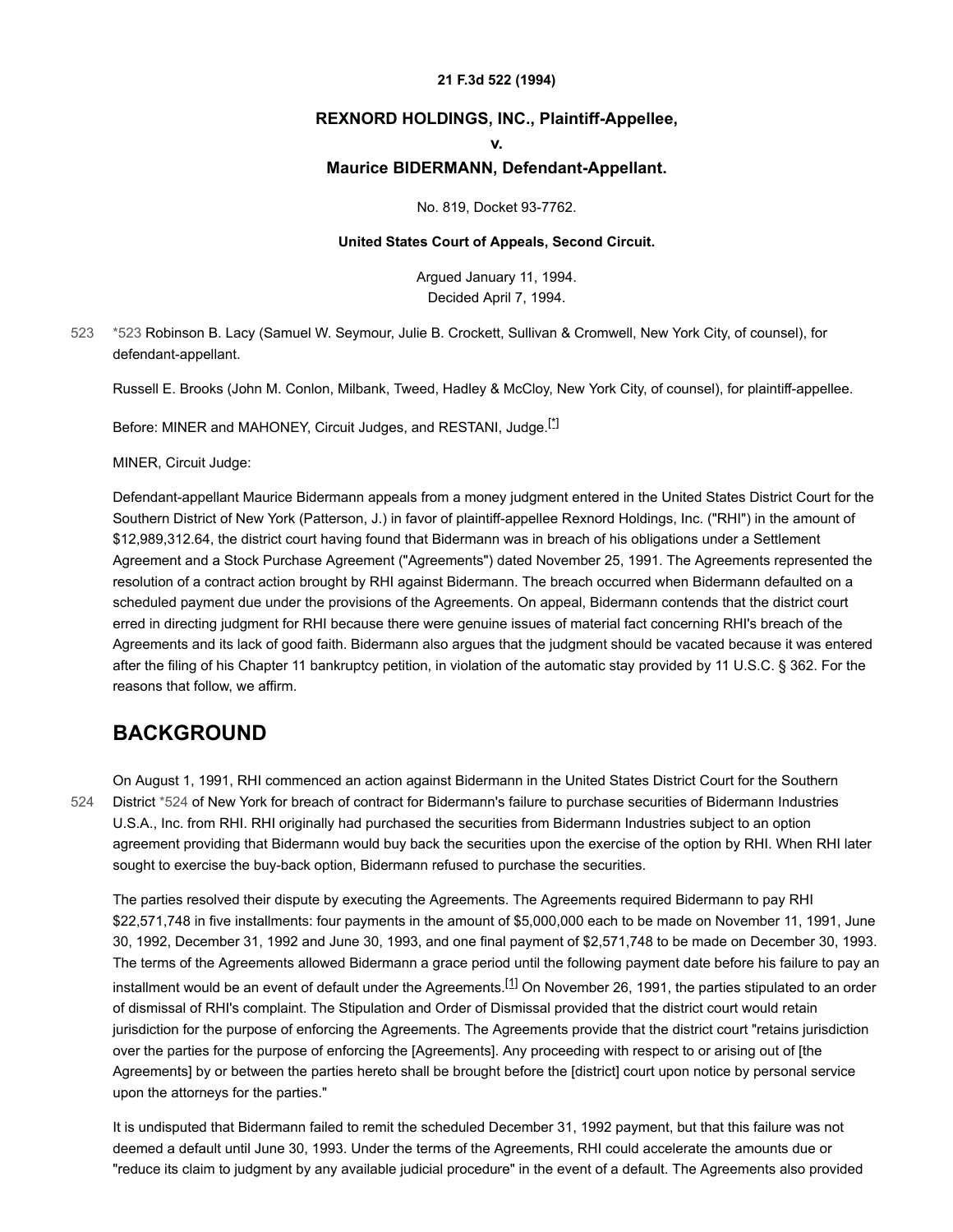that the "remedies provided herein are cumulative and not exclusive of any remedies provided by law or any other agreement."

On June 28, 1993, Bidermann informed RHI and its CEO, Jeffrey Steiner, that he could not meet the impending June 30 deadline for payment. Bidermann requested a 90-day moratorium on payments due under the Agreements to allow him to complete refinancing efforts or at least the opportunity to make a good-faith partial payment of the December 31, 1992 installment. On June 30, RHI allegedly informed Bidermann that it would not agree to the moratorium unless Bidermann made certain concessions on other business and financial issues that were unrelated to Bidermann's obligations under the Agreements. Bidermann rejected this proposal and, on July 1, 1993, RHI brought on a motion by order to show cause for judgment under the Agreements.

On that same day, RHI also effected service in France of orders attaching Bidermann's principal assets there, including shares of stock and bank accounts. These orders had been obtained *ex parte* by RHI from the Tribunal de Grande Instance in Paris on June 11, 1993, but did not become effective until July 1, the day after Bidermann was deemed in default of the Agreements. Also on July 1, RHI, *ex parte,* obtained from the district court an order of attachment for Bidermann's assets in the United States and served that order.

At a hearing that began at 2:30 p.m. on July 7, 1993, the district court heard arguments of counsel regarding the entry of judgment in favor of RHI. In support of its motion, RHI had submitted on July 1, 1993 an affidavit, with attached exhibits, subscribed by Donald Miller, Vice President and General Counsel of RHI. On July 7, 1993, Bidermann submitted a memorandum of law in opposition to the motion for judgment, but failed to submit any affidavits or documentary evidence. During the hearing, Bidermann's counsel conceded the default, but argued that RHI's application for an *ex parte* order of attachment in France violated both the express provisions of the Agreements and RHI's implied obligations of good faith

[525](#page-2-0)

<span id="page-2-0"></span>and fair dealing. Counsel also alleged that [\\*525](#page-2-0) RHI sought to condition negotiations regarding the moratorium upon a waiver by Bidermann of certain rights in unrelated transactions that he had with RHI and Steiner. At the conclusion of the hearing, the district court stated: "I'm going to order that judgment be entered in favor of [RHI] in the amount of \$12,946,748 principal and accrued interest.... So I'm going to endorse the original documents to that effect on this application.... I want to enter this today."

<span id="page-2-1"></span>That same day, Bidermann's counsel advised the district court and RHI by letter that Bidermann had commenced a proceeding under Chapter 11 of the Bankruptcy Code in the United States Bankruptcy Court for the Southern District of New York by filing a petition at 3:18 in the afternoon, following the district court hearing. The following day, July 8, the money judgment was entered on the district court docket by the court clerk.<sup>[\[2\]](#page-5-2)</sup> This appeal was taken following the entry of an order by the bankruptcy court modifying the automatic stay to permit Bidermann to appeal from the district court's judgment.

## **DISCUSSION**

On appeal, Bidermann argues that the judgment of the district court directing payment to RHI for the total amount owed under the Agreements should be vacated for two reasons. He first contends that there were genuine issues of material facts that should have precluded the district court from summarily granting judgment and, second, that the judgment is void because it was entered in contravention of the automatic stay that took effect when Bidermann filed his bankruptcy petition. We consider each claim in turn.

# *1. Summary Judgment*

Although RHI's motion was for entry of judgment upon Bidermann's default under the Agreements, both parties have agreed that the standard applicable to a motion for summary judgment under Rule 56 of the Federal Rules of Civil Procedure should be applied. Accordingly, we will review the district court's grant of judgment under those standards for the purpose of deciding this appeal. Summary judgment is appropriate "if the pleadings ... together with the affidavits, if any, show that there is no genuine issue as to any material fact and that the moving party is entitled to a judgment as a matter of law." *Anderson v. Liberty Lobby, Inc.,* [477 U.S. 242, 247, 106 S.Ct. 2505, 2510, 91 L.Ed.2d 202 \(1986\)](https://scholar.google.com/scholar_case?case=9272001251064530131&q=93-7762&hl=en&as_sdt=6,31); *accord Brown v. E.F. Hutton Group, Inc.,* [991 F.2d 1020, 1030 \(2d Cir.1993\). Once the moving party properly supports its motion for summar](https://scholar.google.com/scholar_case?case=6489121821975601718&q=93-7762&hl=en&as_sdt=6,31)y judgment, the non-moving party must establish a genuine issue of material fact in order to preclude a grant of summary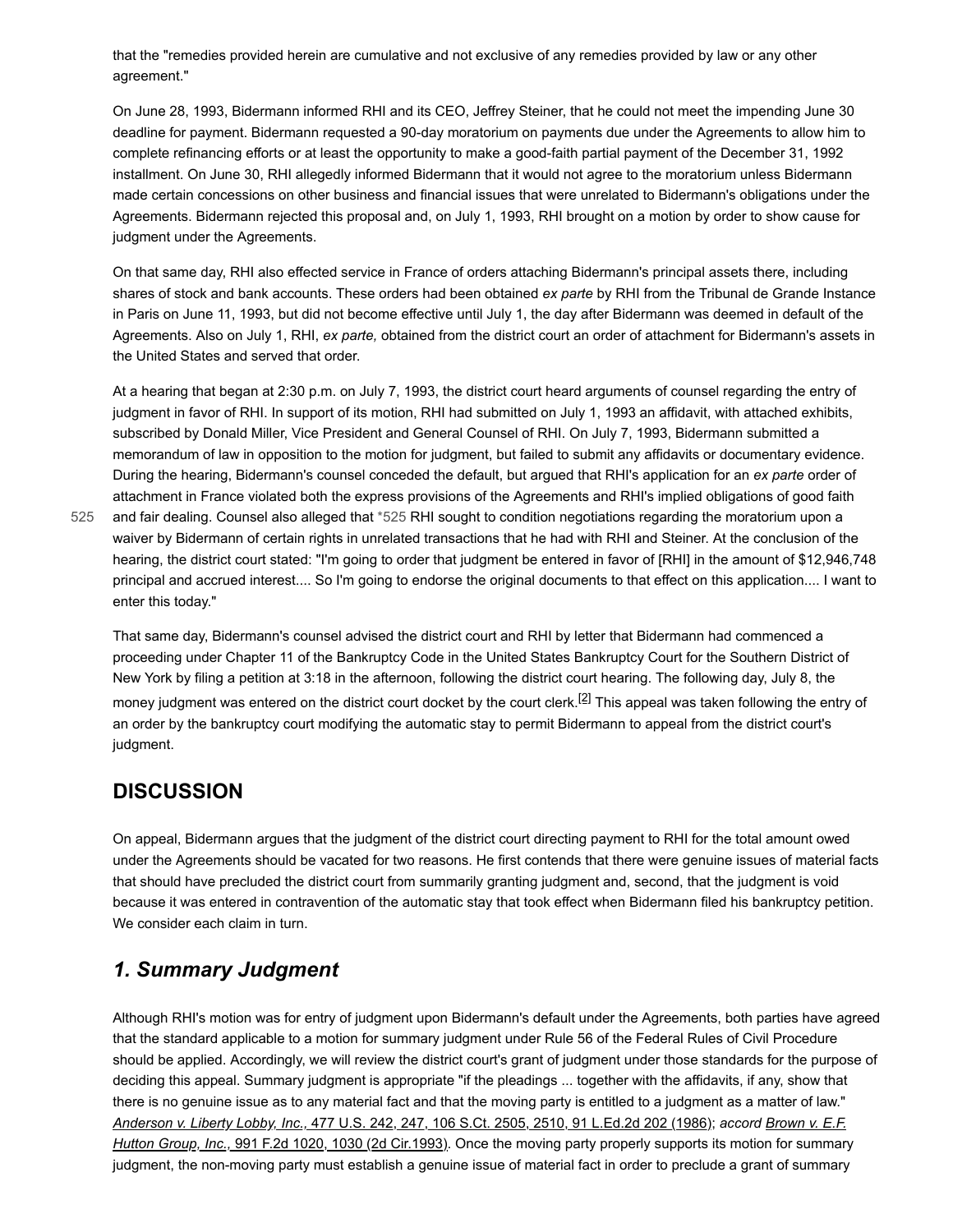judgment. *Matsushita Elec. Indus. Co. v. Zenith Radio Corp.,* 475 U.S. 574, 585-86, 106 S.Ct. 1348, 1355-56, 89 L.Ed.2d 538 (1986). "[T]he mere existence of *some* [alleged factual dispute between the parties will not defeat an otherwise proper](https://scholar.google.com/scholar_case?case=3152975315662722042&q=93-7762&hl=en&as_sdt=6,31)ly supported motion for summary judgment[.]" *Anderson,* [477 U.S. at 247-48, 106 S.Ct. at 2510.](https://scholar.google.com/scholar_case?case=9272001251064530131&q=93-7762&hl=en&as_sdt=6,31) We review the grant of a motion for summary judgment *de novo, see [Peoples Westchester Sav. Bank v. FDIC,](https://scholar.google.com/scholar_case?case=773094171007869708&q=93-7762&hl=en&as_sdt=6,31)* 961 F.2d 327, 330 (2d Cir.1992), and conclude that it was proper in this case.

<span id="page-3-2"></span>Initially, we note that RHI established a *prima facie* right to summary judgment. A settlement agreement is to be construed according to general principles of contract law. *See City of Hartford v. Chase,* [942 F.2d 130, 134 \(2d Cir.1991\).](https://scholar.google.com/scholar_case?case=16326118898339654394&q=93-7762&hl=en&as_sdt=6,31) Under New York law,<sup>[\[3\]](#page-5-3)</sup> an action for breach of contract requires proof of (1) a contract; (2) performance of the contract by one party; (3) breach by the other party; and (4) damages. *Bank Itec N.V. v. J. Henry Schroder Bank & Trust Co.,* 612 F.Supp. 134, 137-38 [\(S.D.N.Y. 1985\). Here, it is manifest that there was a contract between RHI and Bidermann and that RHI had performed its](https://scholar.google.com/scholar_case?case=534408996158086206&q=93-7762&hl=en&as_sdt=6,31) obligations thereunder. Moreover, RHI submitted the [\\*526](#page-3-0) affidavit of Miller, together with the Agreements, to establish that there was a breach by Bidermann and that RHI was entitled to judgment for damages in the amount owed under the Agreements. Indeed, it is uncontroverted that Bidermann was in default of his obligations under the Agreements. Therefore, it is clear that RHI established a breach of contract by Bidermann under New York law.

<span id="page-3-0"></span>Since RHI properly supported its motion, Bidermann then had the burden of showing that there was a genuine issue of material fact to preclude summary judgment in favor of RHI. Bidermann, however, failed to submit competent evidence to meet his burden. *See* Fed.R.Civ.P. 56(e) (adverse party must respond to summary judgment motion by affidavit or other [appropriate evidence and failure to do so results in the entry of judgment if it otherwise is appropriate\).](https://scholar.google.com/scholar_case?case=774572446857633137&q=93-7762&hl=en&as_sdt=6,31) *Accord Celotex Corp. v. Catrett,* 477 U.S. 317, 324, 106 S.Ct. 2548, 2553, 91 L.Ed.2d 265 (1986) (Rule 56(e) requires that non-movant with burden of proof on dispositive issue oppose proper summary judgment motion with any of the evidentiary materials affidavit, depositions, answers to interrogatories and admissions—listed in Rule 56(c)); *Boruski v. United States,* 803 F.2d [1421, 1428 \(7th Cir.1986\) \(in submitting unverified memorandum plaintiff failed to meet requirement of defeating summary](https://scholar.google.com/scholar_case?case=17283443602160495750&q=93-7762&hl=en&as_sdt=6,31) [judgment with counter-affidavits or other competent evidentiary material\);](https://scholar.google.com/scholar_case?case=12860978386261558513&q=93-7762&hl=en&as_sdt=6,31) *Brown v. Chaffee,* 612 F.2d 497, 504 (10th Cir.1979) (once movant established *prima facie* case for summary judgment, opponent must show by "affidavits or otherwise" that there is a genuine issue of fact).

Although Bidermann pointed to certain issues of fact in his memorandum of law and at oral argument, he failed to provide evidentiary support for his contentions. *See [British Airways Bd. v. Boeing Co.,](https://scholar.google.com/scholar_case?case=9264724828111348525&q=93-7762&hl=en&as_sdt=6,31)* 585 F.2d 946, 952 (9th Cir.1978) (legal memoranda and oral argument are not evidence and cannot create issues of fact capable of defeating otherwise valid motion for summary judgment); *[Smythe v. American Red Cross Blood Servs.,](https://scholar.google.com/scholar_case?case=13248774246036240912&q=93-7762&hl=en&as_sdt=6,31)* 797 F.Supp. 147, 152 (N.D.N.Y.1992) (same); *Paulson, Inc. v. Bromar, Inc.,* [775 F.Supp. 1329, 1332 \(D.Haw.1991\)](https://scholar.google.com/scholar_case?case=4950190337517389408&q=93-7762&hl=en&as_sdt=6,31) (same). Since Bidermann failed to offer competent evidence raising a genuine issue of material fact sufficient to preclude summary judgment, entry of judgment in favor of RHI was proper.<sup>[<u>4</u>]</sup>

<span id="page-3-3"></span>Even if Bidermann properly had opposed RHI's motion, judgment in favor of RHI still would be warranted. The allegations raised by Bidermann in his memorandum of law and at oral argument are that RHI breached the Agreements by failing to exercise good faith in connection with the moratorium negotiations and by obtaining the French attachment orders on June 11. We find no merit in the fair dealing allegations because the implied covenant of good faith and fair dealing only "`precludes each party from engaging in conduct that will deprive the other party of the benefits of their agreement.'" *Leberman v. John Blair & Co.,* [880 F.2d 1555, 1560 \(2d Cir.1989\)](https://scholar.google.com/scholar_case?case=8548787645499396554&q=93-7762&hl=en&as_sdt=6,31) (quoting *Filner v. Shapiro,* 633 F.2d 139, 143 (2d [Cir.1980\)\). Assuming that RHI did attempt to bargain for the release of other unrelated obligations in exchange for](https://scholar.google.com/scholar_case?case=8363832099258886739&q=93-7762&hl=en&as_sdt=6,31) compromising its rights under the Agreements, such conduct does not constitute bad faith or unfair dealing.

<span id="page-3-1"></span>While it is uncontroverted that Bidermann was in default of his obligation to tender a scheduled \$5,000,000 payment owing under the Settlement Documents, it equally is clear that RHI had no obligation to grant Bidermann an extension of time so he could cure his default. Accordingly, there was nothing improper in RHI's demand for release from other obligations in exchange for granting Bidermann an extension of time to remit payment. The authorities relied upon by Bidermann as

suggesting that RHI breached [\\*527](#page-3-1) the implied covenant of good faith in enforcing its contractual rights are inapposite. *See K.M.C. Co. v. Irving Trust Co.,* [757 F.2d 752, 760-61 \(6th Cir.1985\)](https://scholar.google.com/scholar_case?case=9333460403432722691&q=93-7762&hl=en&as_sdt=6,31) (bank did not have objective basis for refusing without prior notice to advance funds under loan agreement); *Brown v. AVEMCO Inv. Corp.,* [603 F.2d 1367, 1378-80 \(9th Cir.1979\)](https://scholar.google.com/scholar_case?case=14999081417776164785&q=93-7762&hl=en&as_sdt=6,31) (creditor did not invoke lease agreement acceleration clause in good faith). [527](#page-3-1)

We conclude as well that RHI's actions in obtaining the French attachment orders did not constitute a breach of the Agreements. While the Agreements provide that "[a]ny proceeding with respect to or arising out of" the Agreements would

[526](#page-3-0)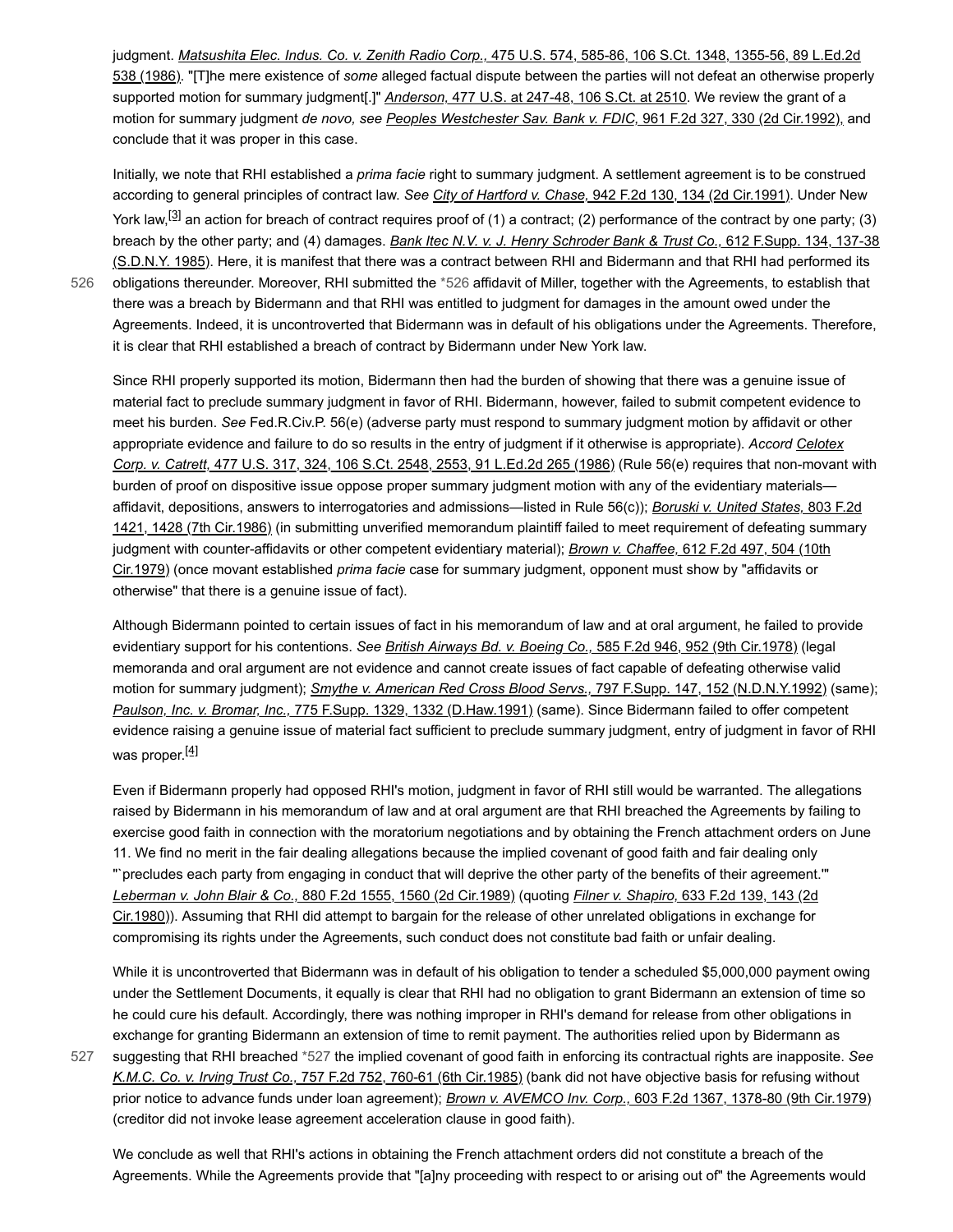be brought before the district court with notice to the other party, this clause must be read in conjunction with the sentence that precedes it, which provides that the district court "retains jurisdiction over the parties for the purpose of enforcing the [Agreements]." Therefore, it is clear that the term "proceeding" refers to an adjudication enforcing the parties' respective rights under the Agreements. *See [Pharmaceutical Soc'y of N. Y., Inc. v. Cuomo,](https://scholar.google.com/scholar_case?case=4150310340520630269&q=93-7762&hl=en&as_sdt=6,31)* 856 F.2d 497, 501 (2d Cir.1988) (interpretation of contract is a matter of law when there is no ambiguity in its language).

RHI complied with the relevant provisions of the Agreements by bringing on the proceeding subject of this appeal in the district court. The act of obtaining *ex parte* orders of attachment in France—where Bidermann is a resident and has assets —was not a proceeding within the meaning of the Agreements, because it was not brought to enforce the rights of either party under the Agreements. The attachments merely were incidental to the district court proceeding; they were obtained for security purposes to ensure that RHI would be able to collect on any judgment against Bidermann entered in the district court. *See* David D. Siegel, *New York Practice* § 313 (2d ed. 1991) ("order of attachment always serves a security purpose, since the property attached is held, actually or constructively, ... to apply to the plaintiff's judgment in the action if the plaintiff should win"). Moreover, the provisional remedy of attachment, although *not* specified in the Agreements, was permissible because the remedies specified were said to be "cumulative and not exclusive of any remedies provided by law or any other agreement." Accordingly, the attachment orders were not obtained in violation of the Agreements.

## *2. Automatic Stay*

Bidermann also argues that the judgment of the district court should not be given effect because it was docketed after the filing of his Chapter 11 petition and thus was entered in violation of the automatic stay in bankruptcy. Section 362 of the Bankruptcy Code provides that the filing of a bankruptcy petition creates an automatic stay against "the commencement or continuation ... of a judicial, administrative, or other action or proceeding against the debtor that was or could have been commenced before the commencement of the case." 11 U.S.C. § 362(a)(1). The stay is effective immediately upon the filing of the petition, *[Shimer v. Fugazy \(In re Fugazy Express, Inc.\),](https://scholar.google.com/scholar_case?case=15138750319688093442&q=93-7762&hl=en&as_sdt=6,31)* 982 F.2d 769, 776 (2d Cir.1992); *Maritime Elec. Co. v. United Jersey Bank,* [959 F.2d 1194, 1204 \(3d Cir.1991\), and any proceedings or actions described in section 362\(a\)\(1\) are void](https://scholar.google.com/scholar_case?case=784308422246326234&q=93-7762&hl=en&as_sdt=6,31) [and without vitality if they occur after the automatic stay takes effect,](https://scholar.google.com/scholar_case?case=6828025644449505652&q=93-7762&hl=en&as_sdt=6,31) *see 48th St. Steakhouse, Inc. v. Rockefeller Group, [Inc. \(In re 48th St. Steakhouse, Inc.\),](https://scholar.google.com/scholar_case?about=15007660777757707969&q=93-7762&hl=en&as_sdt=6,31)* 835 F.2d 427, 431 (2d Cir.1987), *cert. denied,* 485 U.S. 1035, 108 S.Ct. 1596, 99 L.Ed.2d 910 (1988).

<span id="page-4-0"></span>While the commencement or continuation of a judicial action or proceeding clearly is subject to the automatic stay of section 362, we do not believe that the simple and "ministerial" act of the entry of a judgment by the court clerk constitutes the continuation of a judicial proceeding under section 362(a)(1). *See Savers Fed. Sav. & Loan Assoc. v. McCarthy Constr. Co. (In re Knightsbridge Dev. Co.),* [884 F.2d 145, 148 \(4th Cir.1989\) \(noting that, while court must halt deliberations when](https://scholar.google.com/scholar_case?about=4303178166041824582&q=93-7762&hl=en&as_sdt=6,31) bankruptcy intrudes, an arbitration award may be approved "as valid under the [automatic] stay only if the panel decided it in word and deed before [the petition date], leaving for post-petition achievement only the clerical act of recording the award");

*[Teachers Ins. & Annuity Ass'n v. Butler,](https://scholar.google.com/scholar_case?case=1863448574930905034&q=93-7762&hl=en&as_sdt=6,31)* 58 [\\*528](#page-4-0) [B.R. 1019, 1022 \(S.D.N.Y](https://scholar.google.com/scholar_case?case=1863448574930905034&q=93-7762&hl=en&as_sdt=6,31).) (rejecting argument that *entry* of judgment was "void and of no legal force or effect" on ground that filing of the signed judgment and entry on the docket by the clerk "was a purely ministerial act" that did not violate the automatic stay of § 362), *motion to stay granted in part and denied in part,* 803 F.2d 61 (2d Cir.1986). *See also Heikkila v. Carver (In re Carver),* [828 F.2d 463, 464 \(8th Cir.1987\)](https://scholar.google.com/scholar_case?case=17217583559474431608&q=93-7762&hl=en&as_sdt=6,31) (rejecting debtor's claim that "routine certification" by clerk of court that debtor failed to redeem contract within redemption period was "judicial proceeding" within meaning of § 362). [528](#page-4-0)

In the present case, the district court "So ordered" the entry of judgment and endorsed RHI's motion papers to that effect on July 7, prior to the filing of Bidermann's bankruptcy petition later that afternoon. The judicial proceedings were concluded at [the moment the judge directed entry of judgment, a decision on the merits having then been rendered.](https://scholar.google.com/scholar_case?case=16607299492731099216&q=93-7762&hl=en&as_sdt=6,31) *See Teacher's Ins. & Annuity Ass'n v. Butler,* 803 F.2d 61, 66 (2d Cir.1986) (judgment entered on docket after automatic stay became effective nevertheless was final for *res judicata* purposes). The clerk's subsequent entry of the judgment, after the automatic stay became effective, therefore did not violate section 362(a)(1). *See Knightsbridge Dev. Co.,* [884 F.2d at 148](https://scholar.google.com/scholar_case?about=4303178166041824582&q=93-7762&hl=en&as_sdt=6,31) (section 362(a)(1) permits "rote post-petition activity" according to "plain sense" of statute).

The authorities relied upon by Bidermann as suggesting that entry of judgment violates the automatic stay are inapposite because the cases cited involve judicial decisions made after the filing of petitions in bankruptcy. Those cases do not [implicate mere ministerial acts performed by the clerk following the completion of the judicial function.](https://scholar.google.com/scholar_case?case=11109864319405152544&q=93-7762&hl=en&as_sdt=6,31) *See, e.g., Ellis v. Consol. Diesel Elec. Corp.,* 894 F.2d 371, 372-73 (10th Cir.1990) (district court decision granting summary judgment two